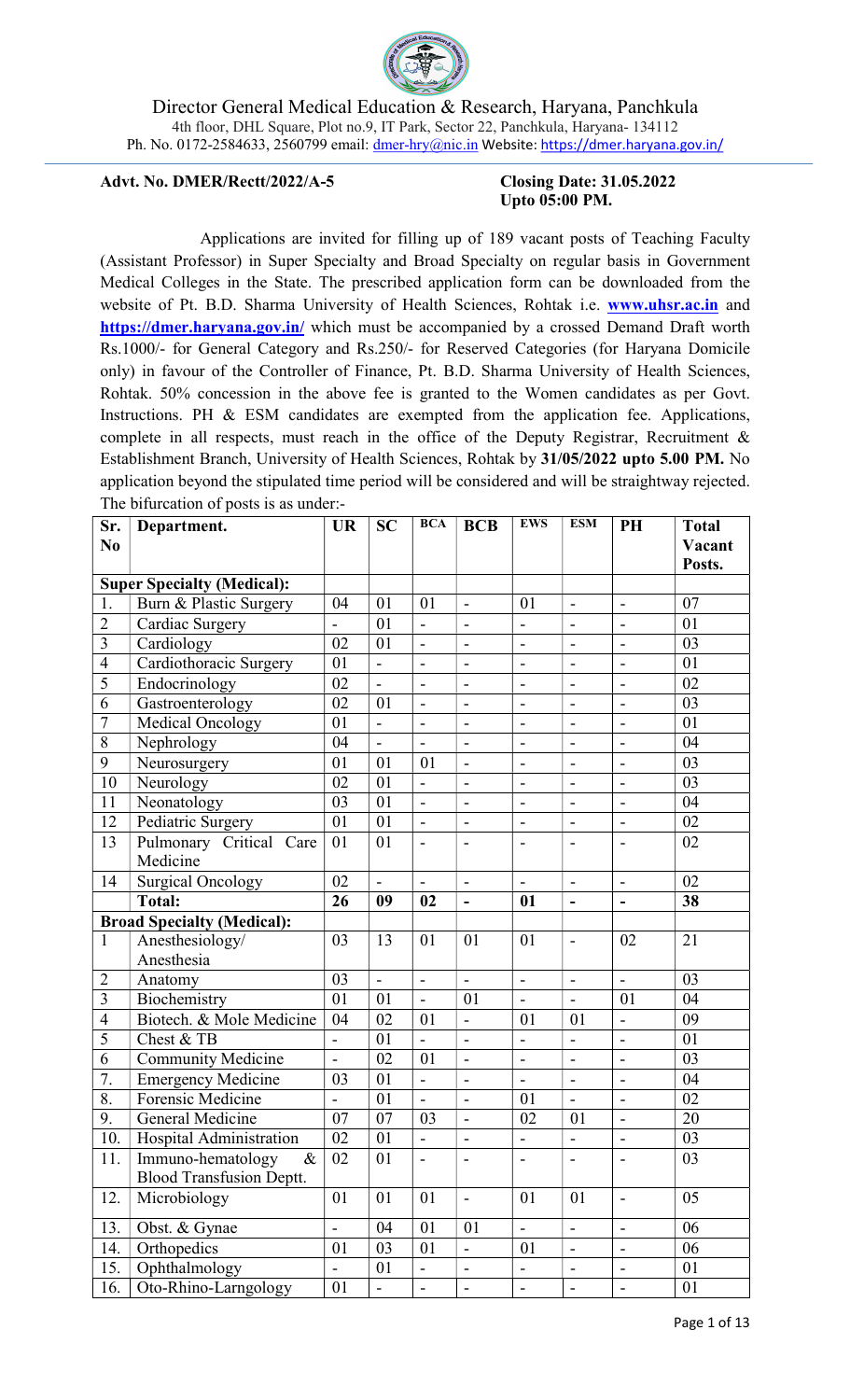

| Sr.              | Department.                            | <b>UR</b>                    | <b>SC</b>                    | <b>BCA</b>               | <b>BCB</b>               | <b>EWS</b>                   | <b>ESM</b>               | PH                           | <b>Total</b> |
|------------------|----------------------------------------|------------------------------|------------------------------|--------------------------|--------------------------|------------------------------|--------------------------|------------------------------|--------------|
| No               |                                        |                              |                              |                          |                          |                              |                          |                              | Vacant       |
|                  |                                        |                              |                              |                          |                          |                              |                          |                              | Posts.       |
| 17.              | Pediatrics                             | $\blacksquare$               | 03                           | $\blacksquare$           | $\blacksquare$           | $\blacksquare$               | $\blacksquare$           | $\blacksquare$               | 03           |
| 18.              | Pathology                              | $\qquad \qquad \blacksquare$ | 01                           | $\overline{a}$           | 01                       | $\overline{\phantom{a}}$     | $\blacksquare$           | $\qquad \qquad \blacksquare$ | 02           |
| 19.              | Pharmacology                           | $\overline{\phantom{0}}$     | 02                           | $\overline{a}$           | $\overline{\phantom{m}}$ | $\overline{a}$               | $\overline{\phantom{a}}$ | -                            | 02           |
| 20.              | Physiology                             | $\blacksquare$               | 03                           |                          | 01                       | $\overline{a}$               | 01                       | $\blacksquare$               | 05           |
| 21.              | Psychiatry                             | 02                           | $\overline{a}$               |                          | $\blacksquare$           | $\overline{a}$               | $\overline{a}$           |                              | 02           |
| 22.              | Radio-diagnosis                        | 04                           | 02                           | 01                       | 01                       |                              | 01                       | -                            | 09           |
| 23.              | <b>Radiation Oncology</b>              | 03                           |                              |                          | 01                       | $-$                          | $\overline{\phantom{a}}$ | -                            | 04           |
| 24.              | Radiology                              | 02                           | 01                           |                          | $\blacksquare$           | $\overline{a}$               | $\blacksquare$           | $\overline{\phantom{0}}$     | 03           |
| 25.              | <b>Respiratory Medicine</b>            | 01                           |                              | $\overline{\phantom{0}}$ | $\overline{\phantom{a}}$ | $\qquad \qquad \blacksquare$ | $\overline{\phantom{a}}$ | -                            | 01           |
| 26.              | Skin & VD                              | $\blacksquare$               | 01                           | $\overline{\phantom{a}}$ | $\blacksquare$           | $\overline{\phantom{0}}$     | $\blacksquare$           | $\qquad \qquad \blacksquare$ | 01           |
| 27.              | Surgery/General Surgery                | 08                           | 05                           | 03                       | $\blacksquare$           | 02                           | 01                       | $\blacksquare$               | 19           |
| 28.              | Sports Medicine.                       | 01                           | $\qquad \qquad \blacksquare$ | $\overline{\phantom{a}}$ | $\blacksquare$           | $\qquad \qquad \blacksquare$ | $\blacksquare$           | $\qquad \qquad \blacksquare$ | 01           |
|                  | <b>Total:</b>                          | 49                           | 57                           | 13                       | $\overline{7}$           | 9                            | 6                        | 3                            | 144          |
| <b>Others:</b>   |                                        |                              |                              |                          |                          |                              |                          |                              |              |
| 1.               | College of Pharmacy                    | 01                           | 02                           | 01                       | 01                       | $\blacksquare$               | 01                       | $\overline{a}$               | 06           |
| $\overline{2}$ . | Rehabilitation<br>of<br>centre         | 01                           |                              |                          |                          | $\blacksquare$               |                          |                              | 01           |
|                  | Psychiatry-clinical                    |                              |                              |                          |                          |                              |                          |                              |              |
|                  | Psychology                             |                              |                              |                          |                          |                              |                          |                              |              |
|                  | Total:                                 | 02                           | 02                           | 01                       | 01                       |                              | 01                       |                              | 07           |
|                  | G. Total:                              | 77                           | 68                           | 16                       | 08                       | 10                           | 07                       | 0 <sub>3</sub>               | 189          |
|                  | <b>QUALIFICATONS &amp; EXPERIENCE:</b> |                              |                              |                          |                          |                              |                          |                              |              |

| Sr.<br>No.       | <b>Name of Posts</b>                             | <b>Academic Qualifications</b>                                                                                                                                                                                                                    | <b>Experience.</b>                                                                                                                                                                  |
|------------------|--------------------------------------------------|---------------------------------------------------------------------------------------------------------------------------------------------------------------------------------------------------------------------------------------------------|-------------------------------------------------------------------------------------------------------------------------------------------------------------------------------------|
| 1.               | <b>Assistant Professor</b><br>(Super Specialty)  | A basic University qualification<br>1.<br>included in the schedule to Indian<br>Medical Council Act, 1956.<br>2.<br>Any Post<br>Graduate<br>Medical<br>qualification as per prescribed by<br>National Medical Commission.                         | experience<br>One<br>year<br>as<br>Resident/<br>Senior<br>Demonstrator after passing<br>D.M./M.Ch in the<br>super-<br>speciality concerned.                                         |
| 2.               | <b>Assistant Professor</b><br>(Broad Speciality) | A basic University qualification<br>1.<br>included in the schedule to Indian<br>Medical Council Act, 1956.<br>2.<br>Any Post Graduate Medical<br>qualification as per prescribed by<br>National Medical Commission.                               | experience<br>One<br>year<br>as<br>Resident/<br>Senior<br>passing<br>Demonstrator after<br>M.D./<br>M.S./DNB<br>in<br>the<br>speciality concerned.                                  |
| 3.               | Assistant Professor<br>(Non-Medical)             | Postgraduate qualification in the<br>1.<br>subject concerned.<br>2.<br>Ph.D./D.Sc.<br>the<br>subject<br>in<br>approved<br>concerned,<br>by<br>as<br>National Medical Commission<br>from time to time.                                             | experience<br>One<br>year<br><b>as</b><br>Demonstrator after passing<br>Postgraduate in the specialty<br>concerned.                                                                 |
| $\overline{4}$ . | <b>Assistant Professor</b><br>(Pharmacy)         | 1.<br>General Chemistry } M.<br>Pharmaceutical Organic<br>Chemistry } Pharmaceutical }<br>(Pharmaceutical Chemistry I and<br>$II \}$ (Chemistry)<br>Physics M. Sc (Physics)<br>2.<br>Biology } M. Pharmaceutical<br>Pharmacology} (Pharmaceutical | B. Pharmaceutical with<br>$1_{\cdot}$<br>three year experience.<br>B. Pharmaceutical with<br>2.<br>three year experience.<br>B. Pharmaceutical with<br>3.<br>three year experience. |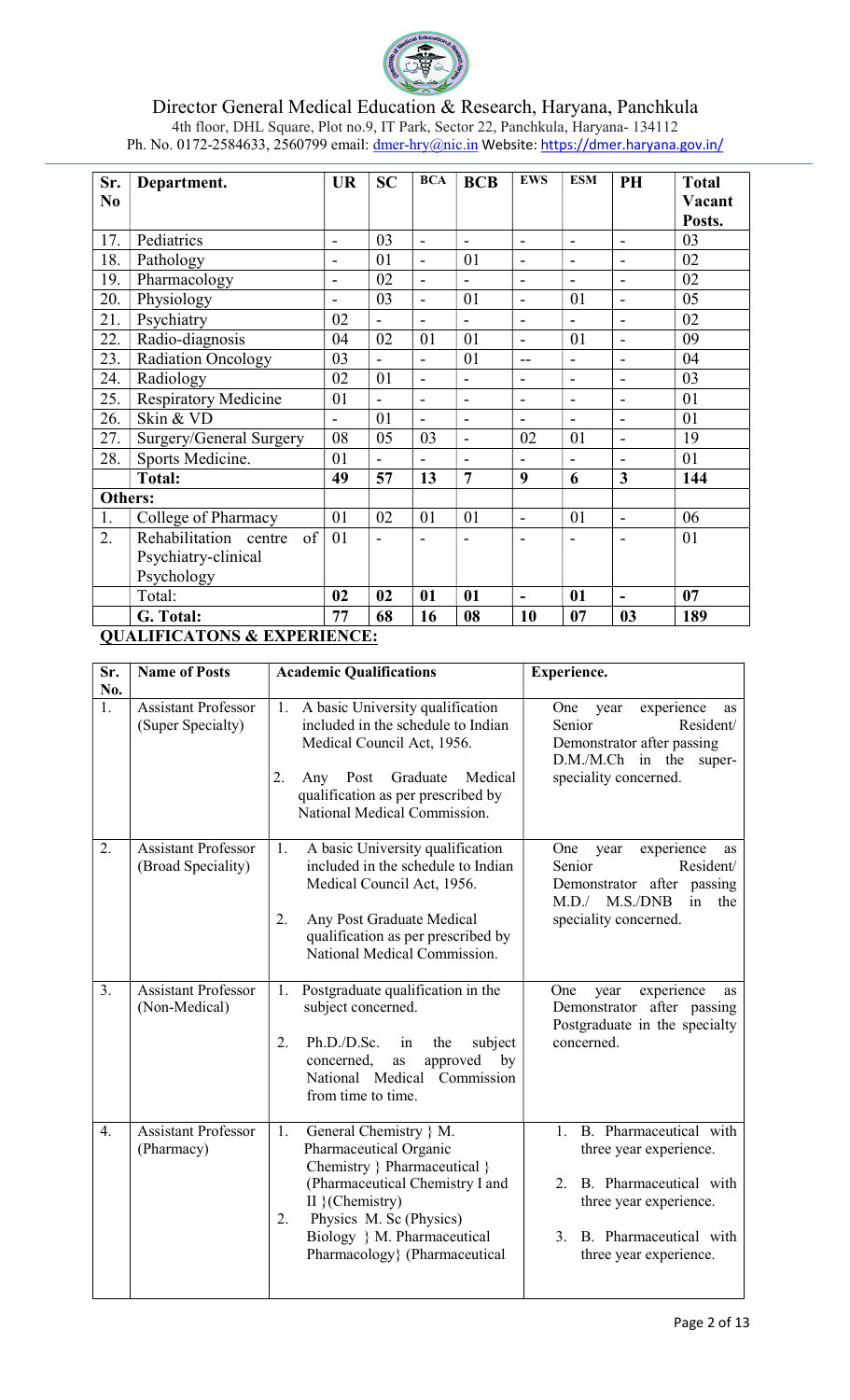

| 3. | English $\}$ M.A. (English)     | 4. B. Pharmaceutical with |
|----|---------------------------------|---------------------------|
|    | Pharmaceutics-I } M.            | three year experience.    |
|    | Pharmaceutical                  |                           |
|    | Pharmaceutics-II $\}$           |                           |
|    | (Pharmaceutics)                 |                           |
|    | Forensics Pharmacy and ethics } |                           |
| 4. | Pharmacology }M.                |                           |
|    | Pharmaceutical                  |                           |
|    | Physiology } (Pharmacology)/-   |                           |
|    | Including Anatomy and Health    |                           |
|    | Education $\}(M.$ Sc            |                           |
|    | (Pharmacology)                  |                           |
|    |                                 |                           |
|    |                                 |                           |

**Pay Scale:-** FPL-11 + NPA and other allowances as admissible.

Abbreviations: UR - Unreserved, EWS - Economically Weaker Section, SC - Scheduled Castes, BC – Backward Classes, ESM – Ex-Serviceman and PH – Physically Handicapped.

Note:- As per Govt. Instructions No. 22/55/81-3GSIII, dated 15/03/1983, where some period of experience is prescribed as an essential qualification for direct recruitment to a post, and sufficient number of persons with the prescribed experience are not available from Scheduled Castes, Backward Classes, Ex-servicemen and Handicapped, the experience qualification shall be relaxable to the extent of 50%. The qualification regarding experience is relaxable at the discretion of the competent authority in the case of candidates belonging to Scheduled Castes or Scheduled Tribes, if at any stage of selection, the sufficient number of candidates from these communities possessing the requisite experience are not likely to be available to fill up the vacancies reserved for them.

# Terms & Conditions for Assistant Professor

- 1. Age: (as on the last date of submission of application form i.e. 31/05/2022)- Not less than 25 years or not more than 50 years.
- 2. These posts will be governed as per the Draft Haryana Medical Education Service Rules, 2022 and as amended from time to time.
- 3. Freedom fighters and their children/grand children:- This reservation will be available only if quota reserved for Ex-Servicemen or Backward Classes remains unfilled to the extent due to non-availability of suitable Ex-Serviceman or their dependents or nonavailability of suitable applicants from Backward Classes. Overall reservation either from the unfilled vacancies of Ex-Servicemen or from the Backward Classes for Freedom Fighters/ their children/ grand children will remain limited to 2% only. This benefit will be available to all grand children i.e. sons and daughters of sons and daughters (paternal as well as maternal) of the Freedom Fighters.

# GENERAL TERMS AND CONDITIONS :-

- 1. Date of interview schedule shall be displayed on the website www.uhsr.ac.in No separate letters will be sent by post, hence the applicants are advised to visit the same regularly.
- 2. Following documents in original alongwith one set of self attested photocopies are to be produced at the time of interview:
	- a.  $10^{th}$  Class Certificate as proof of Date of Birth.
	- b. Certificate for proof of reservation category, if applicable.
	- c. MBBS, MD/MS, Post Doctoral Degrees.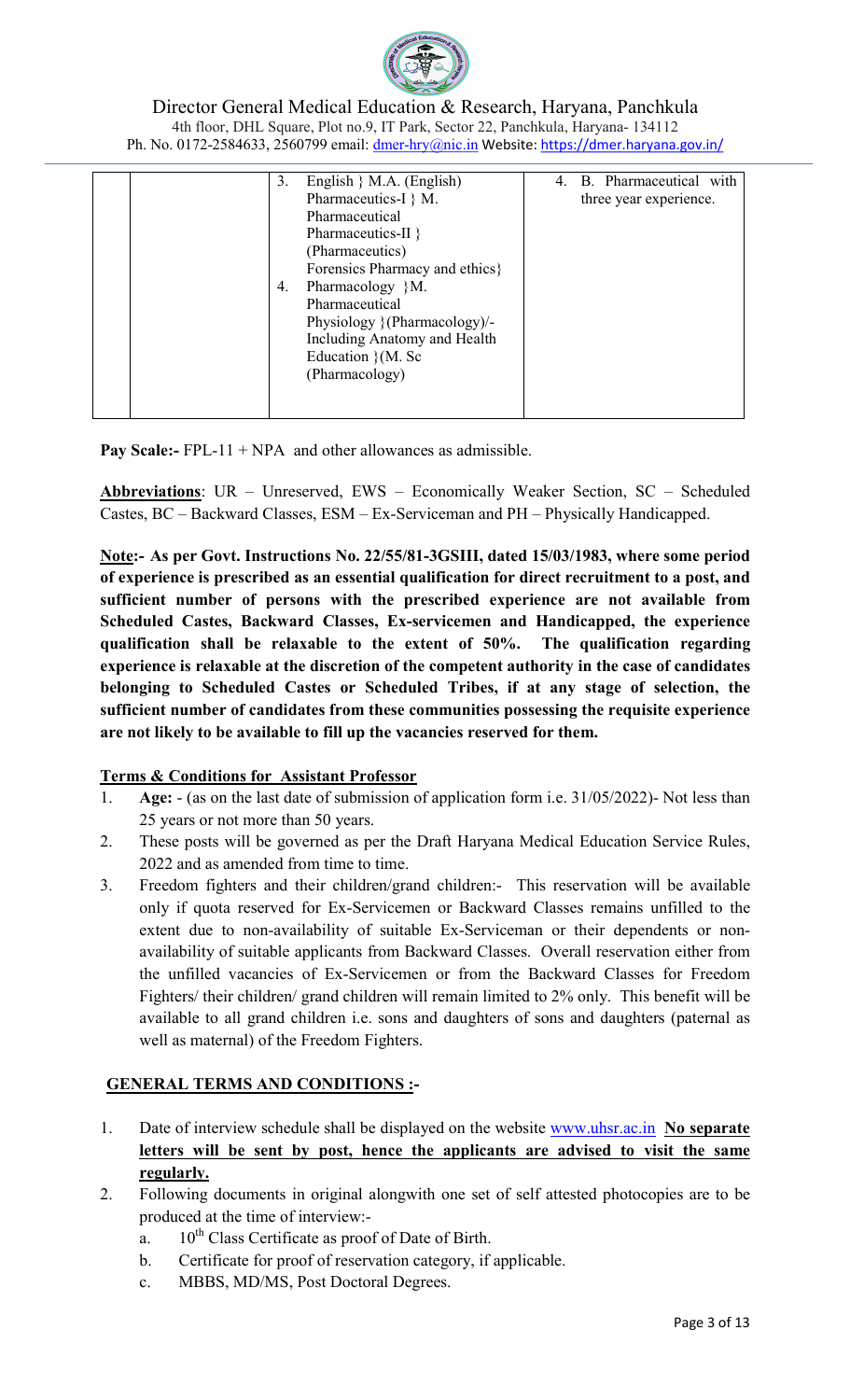

Director General Medical Education & Research, Haryana, Panchkula

4th floor, DHL Square, Plot no.9, IT Park, Sector 22, Panchkula, Haryana- 134112 Ph. No. 0172-2584633, 2560799 email: dmer-hry@nic.in Website: https://dmer.haryana.gov.in/

- d. Attempt certificate during various Degree/Diploma programme.
- e. MCI (now NMC) or State Medical registration certificate.
- f. Certificate of additional qualifications where applicable.
- g. Experience Certificate.
- h. Research publications along with proof of indexing status of the journal in which the research article has been published.
- i. Certificate of presentation of the research article at a conference.
- j. Sports certificate for prize or position in an international/national/inter university sports or athletic meet.
- k. College Colour Certificate for Sports.
- l. Any other certificate.
- 3. Benefit of age relaxation:- Age relaxation of 05 years for SC candidate and 05 years for BC candidates will be given as per Haryana Govt. policy/ instructions issued from time to time and is restricted to Haryana domiciles candidates only. The upper age limit prescribed for appointment to any service or posts shall be relaxed in favour of ex-serviceman to the extent of his military service added by three years provided-
	- (a) He has rendered continuous military service for a period of not less than six months before his release; and
	- (b) He was released otherwise than by way of dismissal or discharge on account of misconduct or inefficiency.
- 4. The applicants who are already in Govt./Semi Govt./Corporation or Autonomous Body Service should send application through their respective Head of Department with 'No Objection Certificate' submitted at the time of interview failing which the applicant will not be allowed/ considered for interview. NOC may not be older than 06 months. Further, the candidature of applicants who have resigned from their posts will be considered if their resignation has been accepted from their employer.
- 5. Mere submission of the application and call for interview does not mean that the applicant is eligible for the post applied for. The eligibility shall be verified before the interview as per the qualifications, experience and other terms and conditions given in the advertisement.
- 6. Details of the Research work/ Publications (in annotated form) indicating index/ non-index status and Impact Factor of the journal must be submitted at the time of interview. Best 05 research works along with citations supported by relevant documents must also be furnished at the time of interview. Any other relevant outstanding National/ Inter-national achievements in the profession supported by the documents, if any, must also be submitted.
- 7. Number of posts is liable to increase or decrease, including complete withdrawal of the advertisement assigning any reason thereof.
- 8. The SC/BC candidates are required to submit SC/BC certificate duly issued by the competent authority at the time of interview. In addition to the above any other certificate of extracurricular activities (sports) i.e. Prize or position in an international/national/interuniversity/ athletic meet and college colour, if any, must also be submitted. ESM/DESM are required to produce the fresh Eligibility Certificate duly issued by the respective Zila Sainik Boards at the time of interview. The candidates applying for PH category should submit certificate issued by the Authorized Medical Board.
- 9. The posts of reserved categories will be filled up as per Haryana Govt. policy/ instructions applicable/issued from time to time.
	- (a) Three percent of the posts shall be reserved for person disability (PH category) for which only applicants with loco-motor/ orthopedically disability of 40% and above involving one leg( OL) are eligible. A person who wants to avail of the benefit of reservation would have to submit a Disability Certificates issued by a Competent Authority on the prescribed format at Annexure D of Govt. of Haryana, General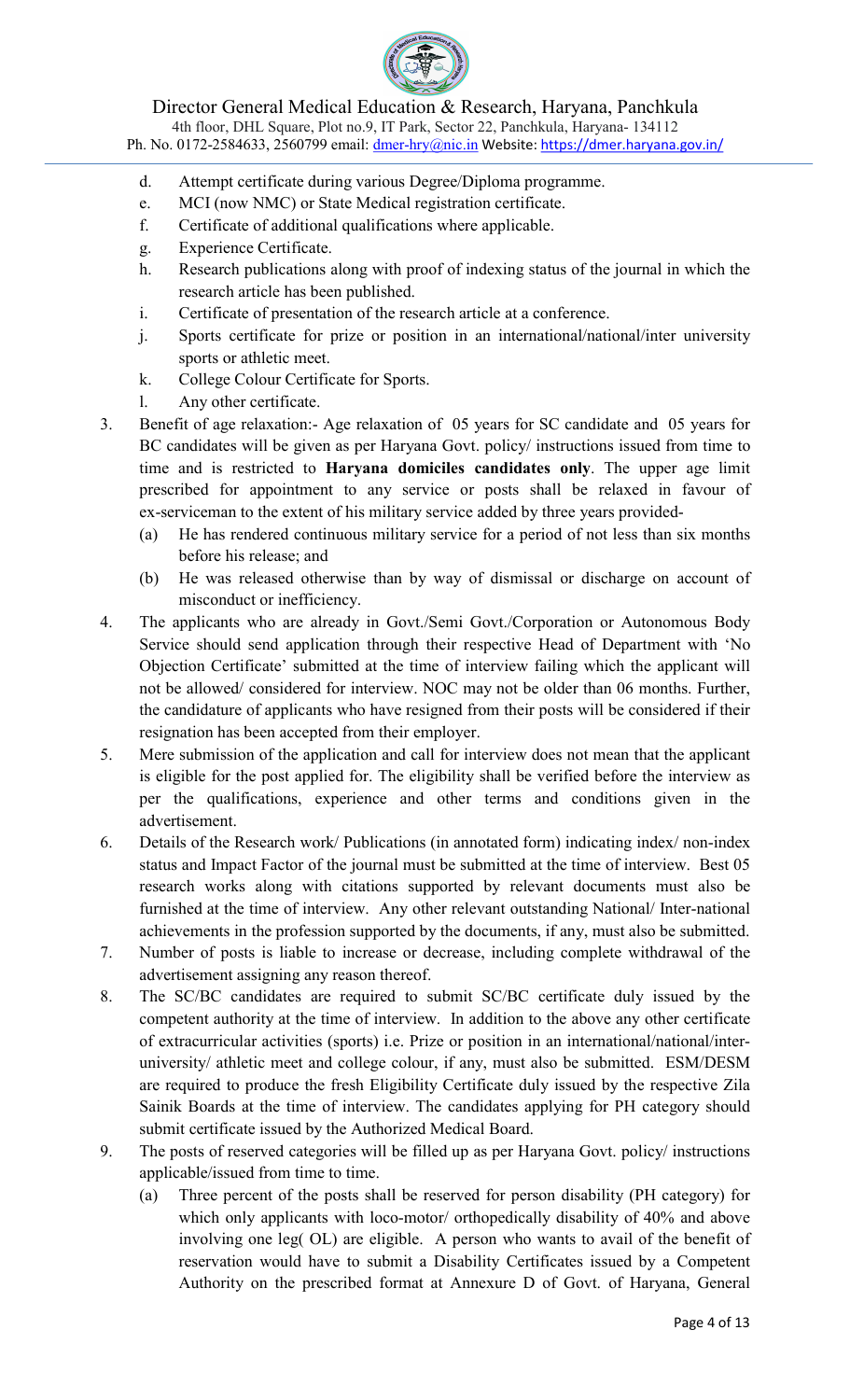

Administration Department (General Services III Branch) vide its notification No. 22/10/2013-1GSIII dated 15.7.2014.

- (b) Three percent horizontal reservation of the posts shall be reserved for person for outstanding Sports Persons termed as ESP (Eligible Sports Person) as per Govt. of Haryana, General Administration Department (General Services III Branch) vide its notification No. 22/10/2013-1GSIII dated 6.4.2018. A person who wants to avail of the benefit of reservation would have to submit an appropriate gradation certificate from the Department of Sports and Youth Affairs.
- Note: It is clarified that against the advertised posts if a suitable candidate of that category under PH or ESP is also available, the post shall be filled-up by giving preference to the candidates belonging to PH or ESP as the case may be.

 In case of dispute regarding the disability certificate, the report submitted by Medical Board of PGIMS, Rohtak will be considered as final.

- 10. In case any applicant belonging to Scheduled Castes or Backward Classes or any other reserved category applies against General Category post, he/ she must fulfil the conditions of eligibility regarding age/ application fee, etc. as are meant for Unreserved Category candidates.
- 11. In case any discrepancy is found in the document submitted by the applicant or in the process of selection, at any stage even after the issue of appointment order, DMER reserves the right to modify/withdraw/cancel any communication made to the applicants.
- 12. The decision of the appointing authority in all matters relating to acceptance or rejection of application, eligibility/ suitability of the applicants, mode and criteria for selection etc. shall be final and binding on the applicants.
- 13. The prescribed qualification, experience and age limit etc. shall be considered with the last date of submission of application form i.e. 31/05/2022.
- 14. The degrees of UG/PG/DM/M.Ch/DNB not recognised by the NMC)/NBE as applicable shall render the applicant ineligible for the said post.
- 15. Submission of incomplete application form and the once received after the closing date will be rejected and the fee shall be forfeited. Department will not be held responsible for any postal delays.
- 16. Any change in the category mentioned in the application form after the closing date/time of application form will not be allowed.

 Sd/- **Director** Medical Education & Research, Haryana, Panchkula.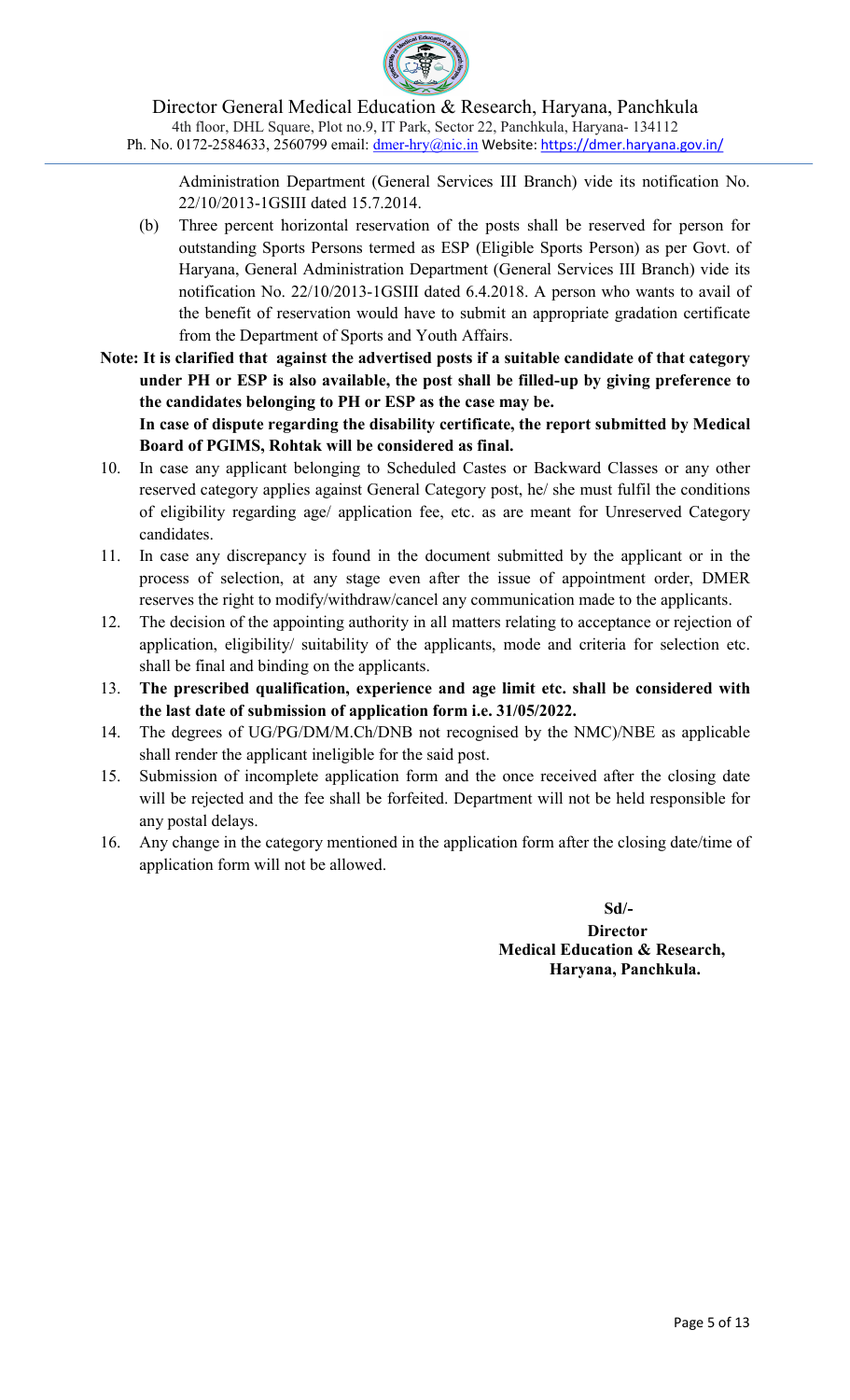

## Application Form

|                                                            |                                         |                                    |                           |                          |                          | Affix passport<br>size photograph<br>duly attested. |  |
|------------------------------------------------------------|-----------------------------------------|------------------------------------|---------------------------|--------------------------|--------------------------|-----------------------------------------------------|--|
| 1.                                                         |                                         |                                    |                           |                          |                          |                                                     |  |
| 2.                                                         |                                         |                                    |                           |                          |                          |                                                     |  |
| 3.                                                         |                                         |                                    |                           |                          |                          |                                                     |  |
| 4.                                                         |                                         |                                    |                           |                          |                          |                                                     |  |
| 5.                                                         |                                         |                                    |                           |                          |                          |                                                     |  |
| 6.                                                         |                                         |                                    |                           |                          |                          |                                                     |  |
| 7.                                                         |                                         |                                    |                           |                          |                          |                                                     |  |
| Gender: (Male/Female) (Please tick).<br>8.                 |                                         |                                    |                           |                          |                          |                                                     |  |
| Marital Status: (Married/Unmarried) (Please tick).<br>9.   |                                         |                                    |                           |                          |                          |                                                     |  |
| 10. Category: (Tick the applicable category)               |                                         |                                    |                           |                          |                          |                                                     |  |
| UR.                                                        | $SC \Box$                               |                                    | $BC 'A' \square$          |                          | BC 'B'                   |                                                     |  |
| <b>EWS</b>                                                 | $ESM\Box$                               |                                    | PH                        |                          |                          |                                                     |  |
| Note: Attach the proof.                                    |                                         |                                    |                           |                          |                          |                                                     |  |
|                                                            |                                         |                                    |                           |                          |                          |                                                     |  |
|                                                            |                                         |                                    |                           |                          |                          |                                                     |  |
|                                                            |                                         |                                    |                           |                          |                          |                                                     |  |
| 11. Examination Passed:                                    |                                         |                                    |                           |                          |                          |                                                     |  |
| <b>Name of Examination</b>                                 | <b>Month</b><br>& Year<br>of<br>Passing | No. of<br>Extra<br><b>Attempts</b> | <b>Marks</b><br>Obtained. | <b>Maximum</b><br>Marks. | $\%$ age /<br><b>GPA</b> | <b>Distinction</b><br>or Prize, if<br>any           |  |
| <b>MBBS</b>                                                |                                         |                                    |                           |                          |                          |                                                     |  |
| MD/MS/DNB/Diploma                                          |                                         |                                    |                           |                          |                          |                                                     |  |
| M.Ch/DM                                                    |                                         |                                    |                           |                          |                          |                                                     |  |
| PG equivalent<br>qualification (in case of<br>non medical) |                                         |                                    |                           |                          |                          |                                                     |  |
| Total                                                      |                                         |                                    |                           |                          |                          |                                                     |  |

typerience, if any, in the speciality concerned (in Govt./Semi Govt./Private institution recognized/approved by NMC etc. over and above that required for eligibility. if any (Please tick): Yes  $\Box$  No  $\Box$ If Yes, detail thereof:

| Name of         | Date of Joining | Date of | <b>Name of the Post</b> | <b>Reason for</b> |
|-----------------|-----------------|---------|-------------------------|-------------------|
| <b>Employer</b> |                 | Leaving | <b>Held</b>             | leaving.          |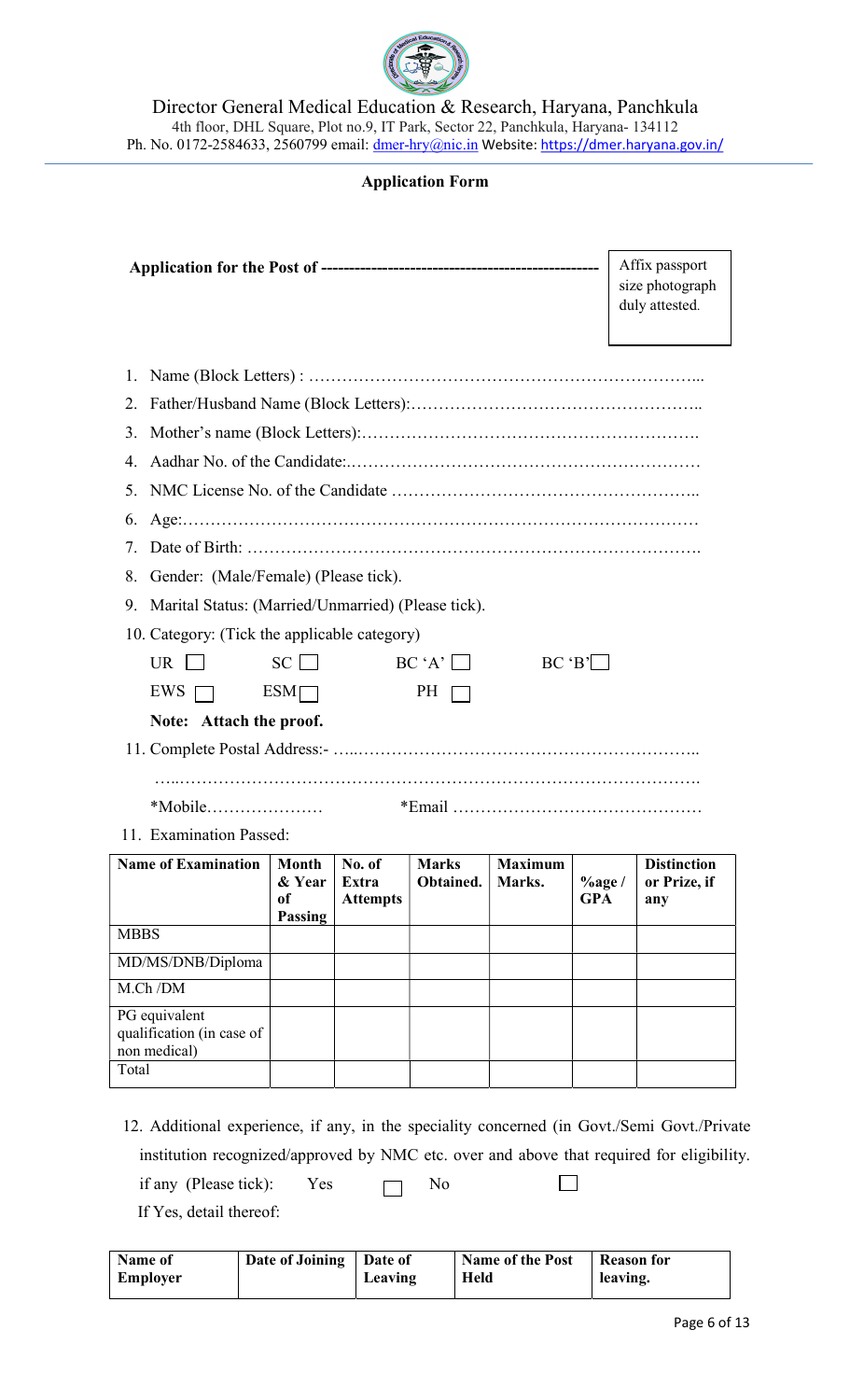

| 13.            | Extra curricular activities during UG/PG career |  |  |
|----------------|-------------------------------------------------|--|--|
| $\mathbf{1}$ . |                                                 |  |  |
| ii.            |                                                 |  |  |
| iii.           | Publications etc. :-                            |  |  |
|                |                                                 |  |  |
|                |                                                 |  |  |
| 14.            |                                                 |  |  |
|                | Dated                                           |  |  |
|                | 15. List of Documents attached                  |  |  |
|                |                                                 |  |  |
|                |                                                 |  |  |

Undertaking : I do hereby declared that the above contents are true and correct to the best of my knowledge and nothing has been concealed therein. If any information found incorrect I will be liable to cancellation of candidature.

| Place: |
|--------|
| Date:  |

### Signature of Candidate. (Full Name)

\*Candidates are advised to give their own mobile No. and email id. All communications will be made through the same.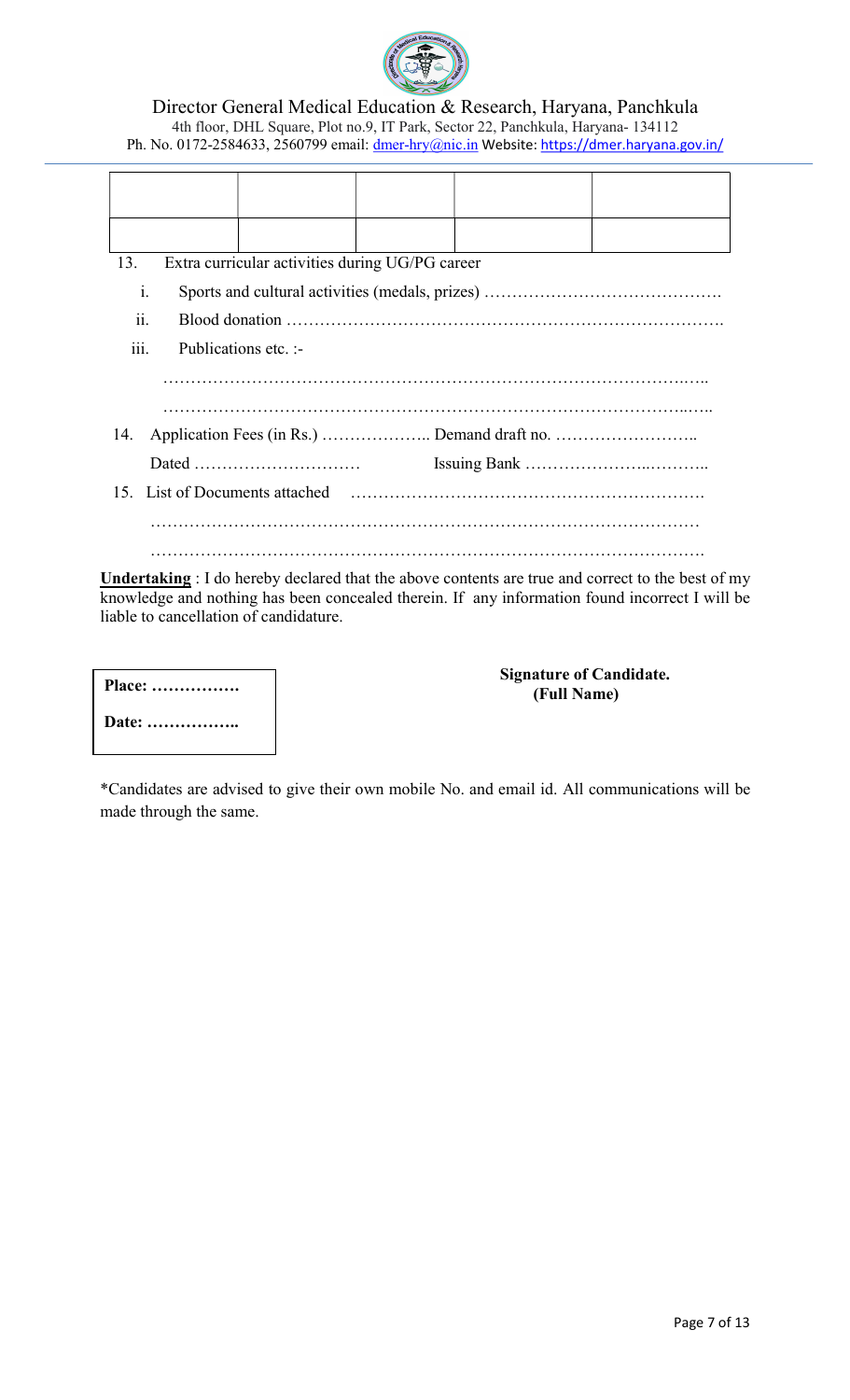

### Pre-merit criteria for selection to the post of Assistant Professor (Medical in Super Specialties) by direct recruitment

| Sr.<br>No.   | Criteria                                                                                     | <b>Allotted Marks</b>                                |
|--------------|----------------------------------------------------------------------------------------------|------------------------------------------------------|
| $\mathbf{1}$ | <b>Undergraduate (MBBS) Career</b>                                                           |                                                      |
|              | (a) Marks obtained in MBBS                                                                   |                                                      |
|              | (Aggregate of all professional examinations)                                                 |                                                      |
|              | Above 70%                                                                                    | 10                                                   |
|              | Above 60%                                                                                    | 8                                                    |
|              | Above 50%                                                                                    | 6                                                    |
|              |                                                                                              |                                                      |
|              |                                                                                              | $Maximum - 10$                                       |
|              | (b) Extra Attempts                                                                           |                                                      |
|              | No extra attempt in any Subject.<br>٠                                                        | 5                                                    |
|              | One extra attempt (in any Subject)                                                           | 3                                                    |
|              | Two or more extra attempts (in any Subject)                                                  |                                                      |
|              |                                                                                              | $Maximum - 5$                                        |
|              | (c) Credit for Medals/prizes/positions at the College level in<br><b>MBBS</b> career         |                                                      |
|              | Best Graduate $(1st$ in aggregate of all professional exams                                  | $\overline{2}$                                       |
|              | combined)<br>1 <sup>st</sup> position in any Professional year                               | 1                                                    |
|              |                                                                                              | 1 per Professional<br>1 per Subject<br>$Maximum - 2$ |
| 2.           | <b>Postgraduate Career (MD/MS/DNB)</b>                                                       |                                                      |
|              |                                                                                              |                                                      |
|              | Passed MD/MS/DNB in 1 <sup>st</sup> attempt                                                  | 15                                                   |
|              | Passed in $2nd$ attempt                                                                      | 12                                                   |
|              |                                                                                              |                                                      |
|              |                                                                                              | $Maximum - 15$                                       |
| 3.           | <b>Post Doctoral Career (DM/M.Ch/DNB-Superspeciality)</b>                                    |                                                      |
|              |                                                                                              |                                                      |
|              | No extra attempt                                                                             | 10                                                   |
|              | With extra attempt                                                                           | 8                                                    |
|              |                                                                                              |                                                      |
|              |                                                                                              | <b>Maximum - 10</b>                                  |
| 4.           | Research related achievements $(1st/2nd$ author)                                             |                                                      |
|              |                                                                                              |                                                      |
|              | (a) <i>Publications</i>                                                                      |                                                      |
|              | Credit for published/accepted for publication Original<br>$\bullet$                          | 2 per paper                                          |
|              | research paper in an indexed journal                                                         |                                                      |
|              | Credit for published/accepted for publication Review<br>$\bullet$                            | 1 per paper                                          |
|              | Article/Case Report in an indexed journal                                                    |                                                      |
|              | Credit for writing a Chapter in a Book                                                       | 0.5 per chapter                                      |
|              | * e-journal - No Weightage                                                                   |                                                      |
|              | Indexing agencies – As per NMC etc.                                                          | <b>Maximum - 15</b>                                  |
|              | (b) Paper presentation                                                                       |                                                      |
|              | Credit for presenting a paper/poster in the International/                                   | 1 per paper                                          |
|              | National Conference                                                                          |                                                      |
|              | Credit for presenting a paper/poster in the Zonal/<br>$\bullet$<br>Regional/State Conference | $0.5$ per paper                                      |
|              |                                                                                              | Maximum - 5                                          |
| 5.           | <b>Experience</b>                                                                            |                                                      |
|              | Credit for teaching experience in the subject concerned over and 1.5                         | for<br>marks                                         |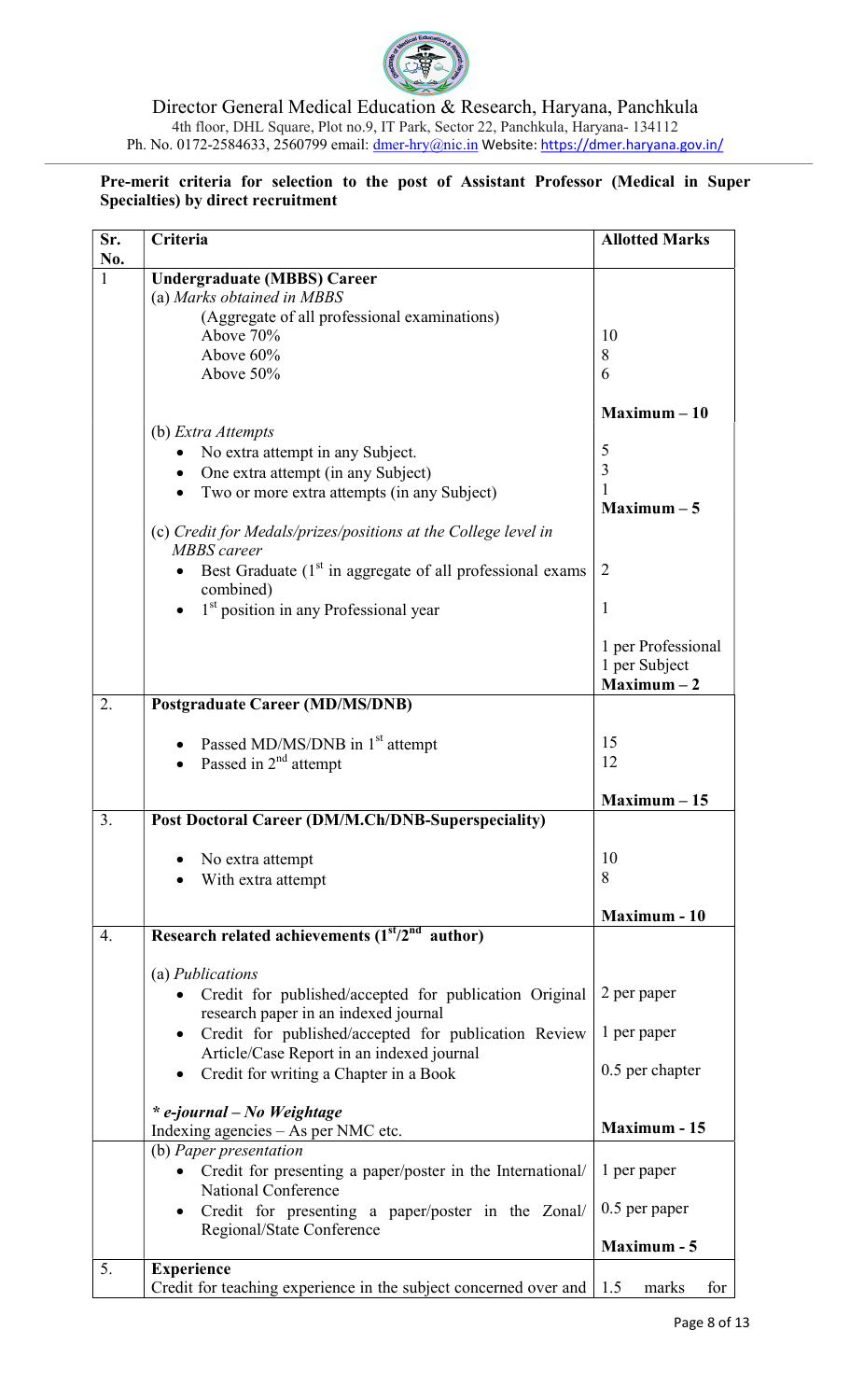

|    | above the minimum essential experience for eligibility:<br>(Experience gained only in teaching institutions approved/<br>recognized by National Medical Commission will be counted). | every completed 6<br>months |
|----|--------------------------------------------------------------------------------------------------------------------------------------------------------------------------------------|-----------------------------|
|    |                                                                                                                                                                                      | Maximum - 10                |
| 6. | <b>Extracurricular activities</b>                                                                                                                                                    |                             |
|    | • Prize or position in an international sports/athletic/<br>cultural meet                                                                                                            | 2 per award                 |
|    | • Prize or position in an National/Inter-University sports/<br>athletic/cultural meet                                                                                                | 1 per award                 |
|    | • Prize or position in an Inter-College sports/athletic/<br>cultural meet                                                                                                            | 0.5 per award               |
|    |                                                                                                                                                                                      | $Maximum - 3$               |
|    | Total                                                                                                                                                                                | 75 Marks                    |
| 7. | Interview (Max. Marks)                                                                                                                                                               | 25 Marks                    |
|    | <b>Grand Total</b>                                                                                                                                                                   | 100 Marks                   |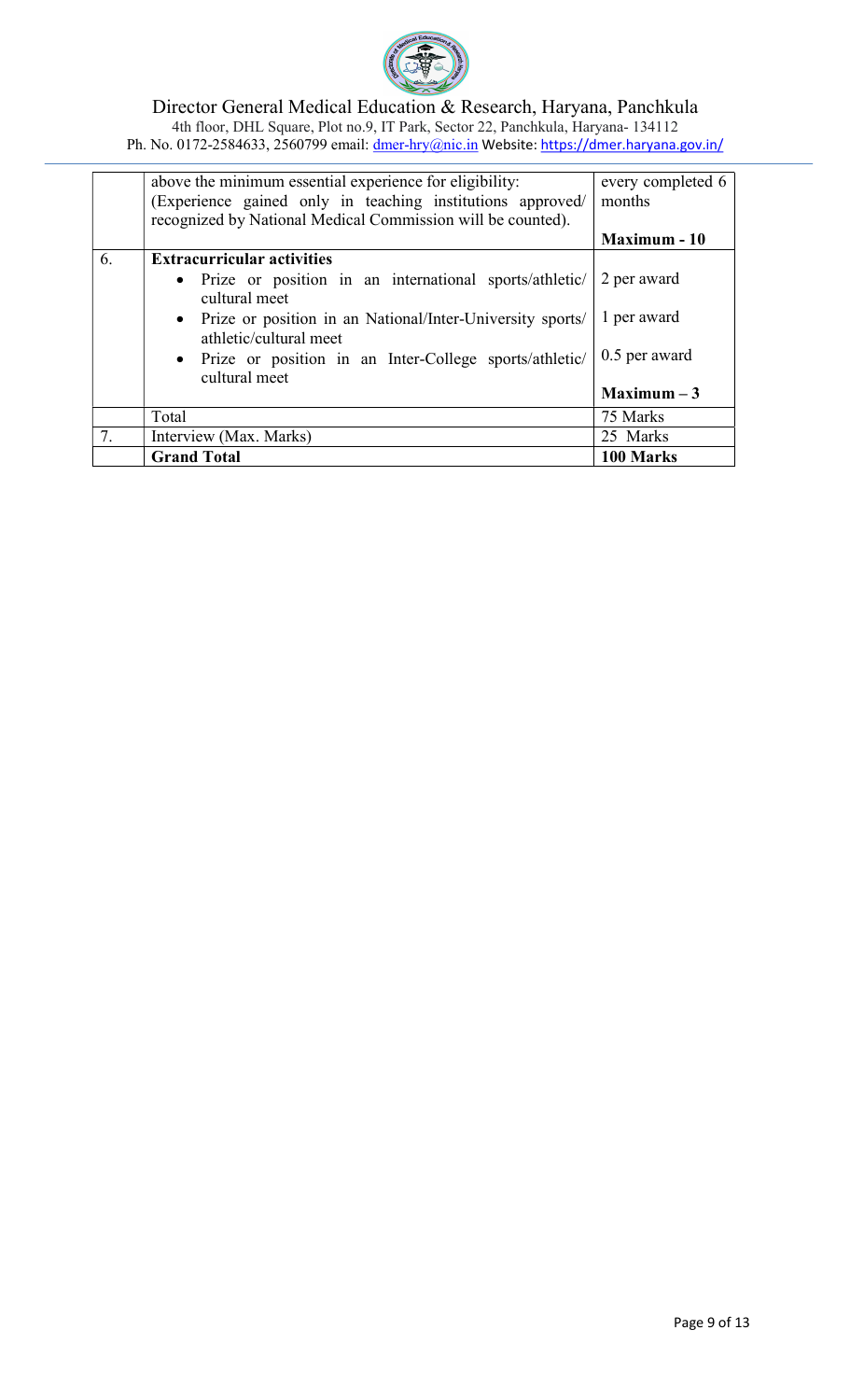

### Pre-merit criteria for selection to the post of Assistant Professor (Medical in Broad Specialties) by direct recruitment

| Sr.            | Criteria                                                                        | <b>Allotted Marks</b>    |
|----------------|---------------------------------------------------------------------------------|--------------------------|
| No.            |                                                                                 |                          |
| 1              | <b>Undergraduate Career</b>                                                     |                          |
|                | (a) Marks obtained in UG                                                        |                          |
|                | (Aggregate of all professional examinations)                                    |                          |
|                | Above 70%                                                                       | 15                       |
|                | Above $60\%$                                                                    | 12                       |
|                | Above 50%                                                                       | 8                        |
|                |                                                                                 |                          |
|                |                                                                                 | $Maximum - 15$           |
|                | (b) Extra Attempts                                                              |                          |
|                | No extra attempt in any Subject.                                                | 8                        |
|                | One extra attempt (in any Subject)                                              | 6                        |
|                | Two extra attempts (in any Subject)                                             | 4                        |
|                |                                                                                 |                          |
|                |                                                                                 | Maximum $-8$             |
|                | (c) Credit for Medals/prizes/positions at the College level in                  |                          |
|                | <b>UG</b> career                                                                |                          |
|                | Best Graduate $(1st$ in aggregate of all professional exams                     | 2                        |
|                | combined)                                                                       | $Maximum -2$             |
| 2.             |                                                                                 |                          |
|                | <b>Postgraduate Career</b>                                                      |                          |
|                |                                                                                 | 5                        |
|                | additional<br>qualification<br>Credit<br>post-doctoral<br>for<br>(DM/M.Ch/Ph.D) |                          |
|                |                                                                                 | 15                       |
|                | Passed PG in 1 <sup>st</sup> attempt                                            | 12                       |
|                | Passed PG in $2nd$ attempt                                                      |                          |
|                |                                                                                 |                          |
|                |                                                                                 | $Maximum - 20$           |
| 3              | Research related achievements $(1st/2nd$ author)                                |                          |
|                |                                                                                 |                          |
|                | (a) Publications                                                                |                          |
|                | Credit for published/accepted for publication Original                          | 2 per paper              |
|                | research paper in an indexed journal                                            |                          |
|                | Credit for published/accepted for publication Review<br>$\bullet$               | 1 per paper              |
|                | Article/Case Report in an indexed journal                                       |                          |
|                | Credit for writing a Chapter in a Book with an ISBN                             | 1 per chapter            |
|                | Number                                                                          |                          |
|                |                                                                                 |                          |
|                | * e-journal – No Weightage                                                      |                          |
|                | Indexing agencies $-$ As per NMC.                                               | <b>Maximum - 10</b>      |
|                |                                                                                 |                          |
|                | (b) Paper presentation                                                          |                          |
|                | Credit for best paper/poster award in the International/                        | 1 per paper/poster       |
|                | National Conference                                                             |                          |
|                | Credit for presenting a paper/poster in the Zonal/                              | $0.5$ per paper          |
|                | Regional/State Conference                                                       | Maximum - 5              |
| $\overline{4}$ |                                                                                 | 2 marks for every        |
|                | <b>Experience</b>                                                               |                          |
|                | Credit for teaching experience in the subject concerned over and                | completed<br>months      |
|                | above the minimum essential experience for eligibility:                         | in<br>one<br>institution |
|                | (Experience gained only in teaching institutions approved/                      |                          |
|                | recognized by National Medical Commission etc. will be                          |                          |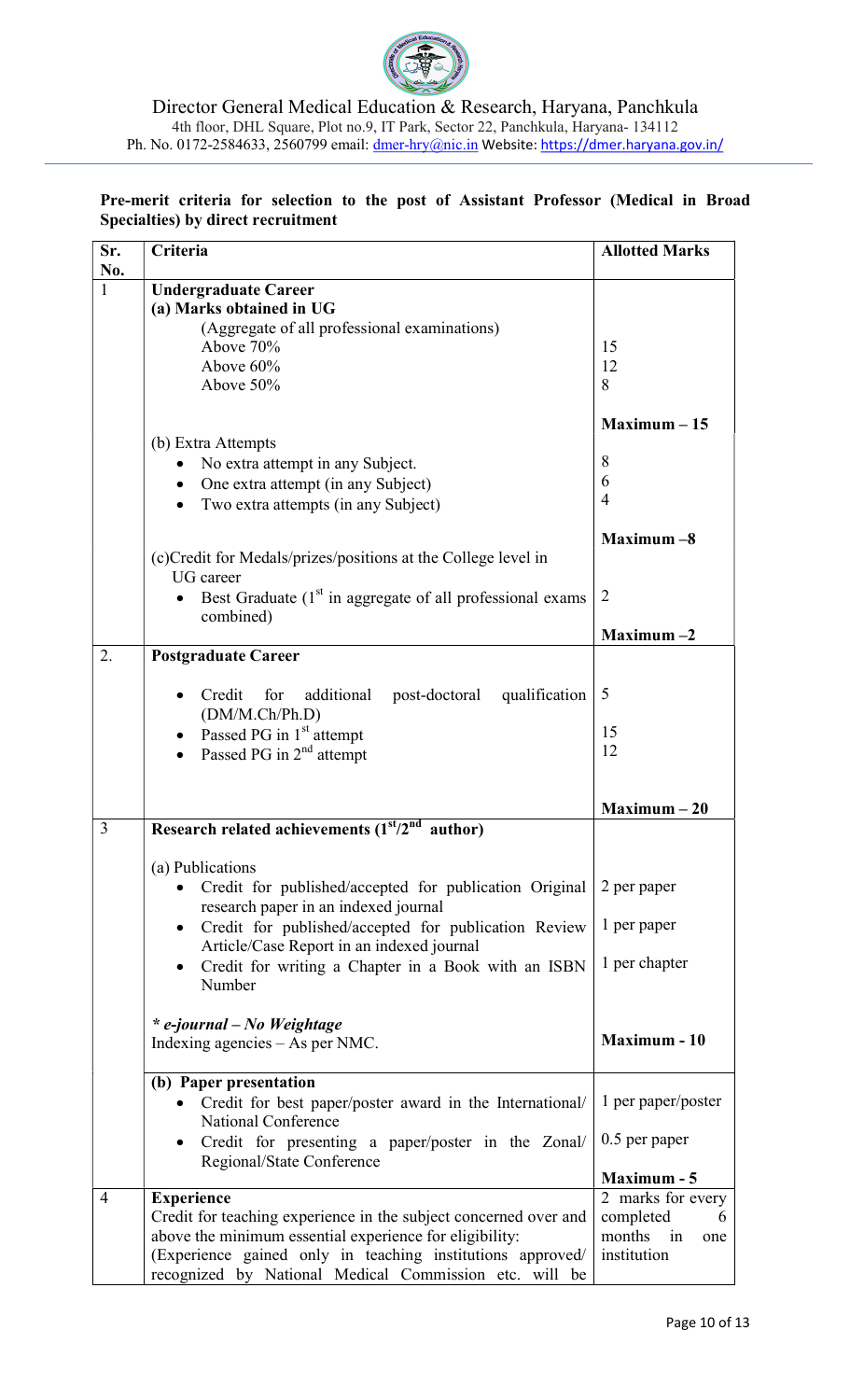

|    | counted).                                                                                                                                                     | <b>Maximum - 10</b>       |
|----|---------------------------------------------------------------------------------------------------------------------------------------------------------------|---------------------------|
|    |                                                                                                                                                               |                           |
| 5. | <b>Extra co-curricular activities</b><br>• Prize or position in an international sports/athletic/<br>cultural meets only those events which are recognized by | 3                         |
|    | the Ministry of Sports & Youth Affairs, Government of<br>India.<br>• Prize or position in an National/Inter-University sports/<br>athletic/cultural meet      |                           |
|    | • Prize or position in an Inter-College sports/athletic/<br>cultural meet<br>Total                                                                            | $Maximum - 5$<br>75 Marks |
|    |                                                                                                                                                               |                           |
| 6. | Interview (Max. Marks)                                                                                                                                        | 25 Marks                  |
|    | <b>Grand Total</b>                                                                                                                                            | 100 Marks                 |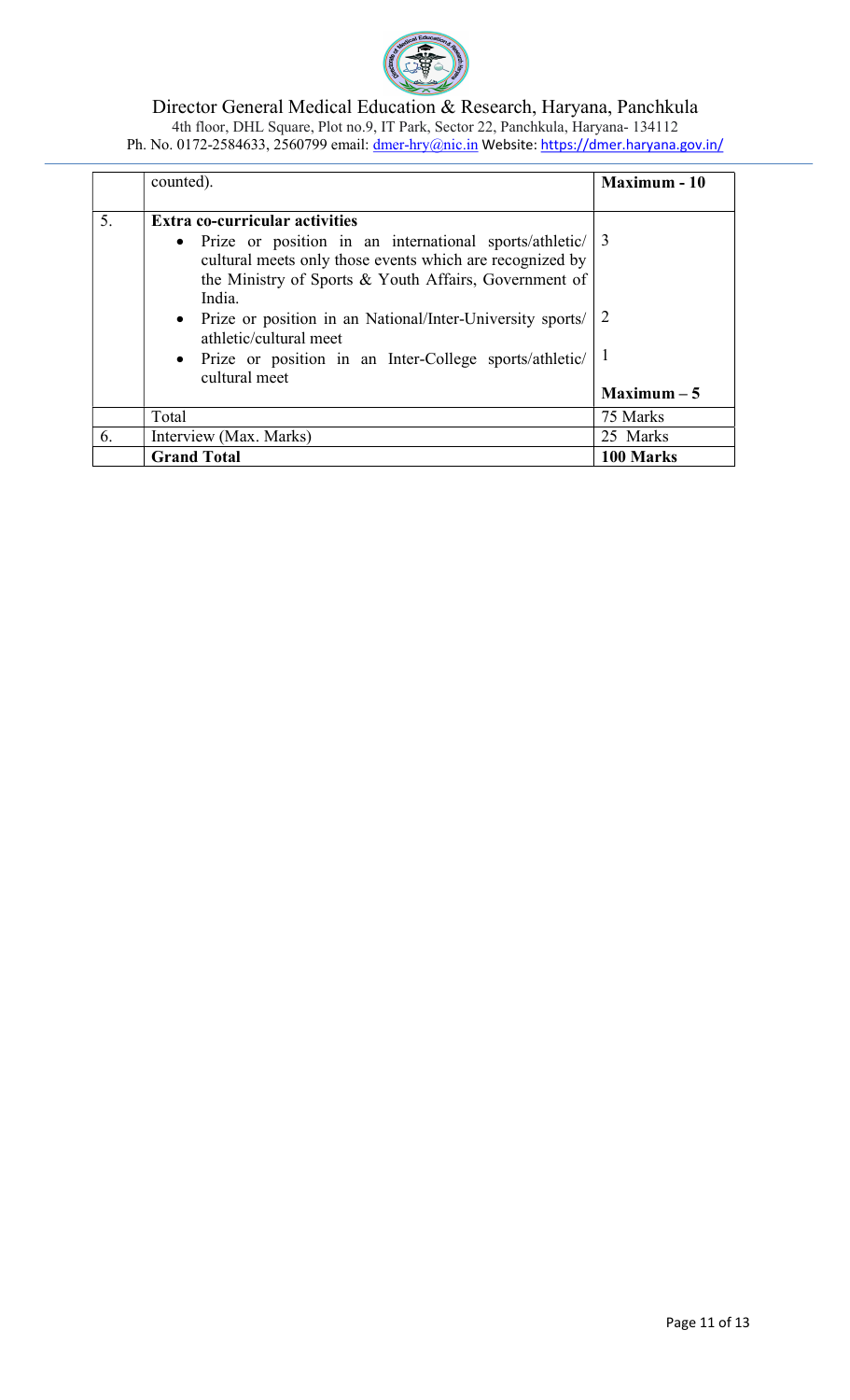

## Pre-merit criteria for selection to the post of Assistant Professor (Non-Medical) in Broad specialties by direct recruitment

| Sr.            | Criteria                                                                          | <b>Allotted Marks</b> |
|----------------|-----------------------------------------------------------------------------------|-----------------------|
| No.            |                                                                                   |                       |
| 1              | <b>Post graduate Career</b>                                                       |                       |
|                | (a) Aggregate of all University examinations                                      |                       |
|                | Above 80%                                                                         | 15                    |
|                | Above 70%                                                                         | 12                    |
|                | Above 60%                                                                         | 8                     |
|                |                                                                                   |                       |
|                |                                                                                   | $Maximum - 15$        |
|                | (b) Under graduate Career                                                         |                       |
|                | <b>Extra Attempts</b>                                                             | 8                     |
|                | No extra attempt in any Subject.                                                  | 6                     |
|                | One extra attempt (in any Subject)                                                | $\overline{4}$        |
|                | Two extra attempts (in any Subject)                                               |                       |
|                |                                                                                   | $\theta$              |
|                |                                                                                   | $Maximum - 8$         |
|                |                                                                                   |                       |
|                | (c) Credit for Medals/prizes/positions in Post graduate Career                    |                       |
|                | 1 <sup>st</sup> position at University level                                      | 2                     |
|                | 2 <sup>nd</sup> position at University Level                                      | $\mathbf{1}$          |
|                |                                                                                   | <b>Maximum - 2</b>    |
| 2.             | <b>Ph.D Career</b>                                                                |                       |
|                | 1 <sup>st</sup> attempt with distinction                                          | 20                    |
|                | 1 <sup>st</sup> attempt without Distinction                                       | 12                    |
|                |                                                                                   | 8                     |
|                | With extra attempt                                                                | <b>Maximum - 20</b>   |
| 3              | Research related achievements $(1st/2nd$ author)                                  |                       |
|                |                                                                                   |                       |
|                | (a) Publications                                                                  |                       |
|                | Credit for published/accepted for publication Original                            | 2 per paper           |
|                | research paper in an indexed journal                                              |                       |
|                | Credit for published/accepted for publication Review<br>$\bullet$                 | 1 per paper           |
|                | Article/Case Report in an indexed journal                                         |                       |
|                |                                                                                   | 0.5 per Chapter       |
|                | Credit for writing a Chapter in a Book                                            |                       |
|                | * e-journal – No Weightage                                                        |                       |
|                | Indexing agencies $-$ As per NMC.                                                 |                       |
|                |                                                                                   | <b>Maximum - 10</b>   |
|                | (b) Paper presentation                                                            |                       |
|                | Credit for presenting a paper/poster in the International/<br>National Conference | 1 per paper           |
|                | Credit for presenting a paper/poster in the Zonal/                                | $0.5$ per paper       |
|                | Regional/State Conference                                                         | $Maximum - 5$         |
| $\overline{4}$ | <b>Experience</b>                                                                 |                       |
|                | Credit for teaching experience in the subject concerned over and                  | 1.5<br>marks<br>for   |
|                | above the minimum essential experience for eligibility:                           | every completed 6     |
|                | (Experience gained only in teaching institutions approved/                        | months                |
|                | recognized by National Medical Commission will be counted).                       |                       |
|                |                                                                                   | <b>Maximum - 10</b>   |
| 5.             | <b>Extra-curricular activities</b>                                                |                       |
|                | Prize or position in an international sports/athletic/                            | 3 per award           |